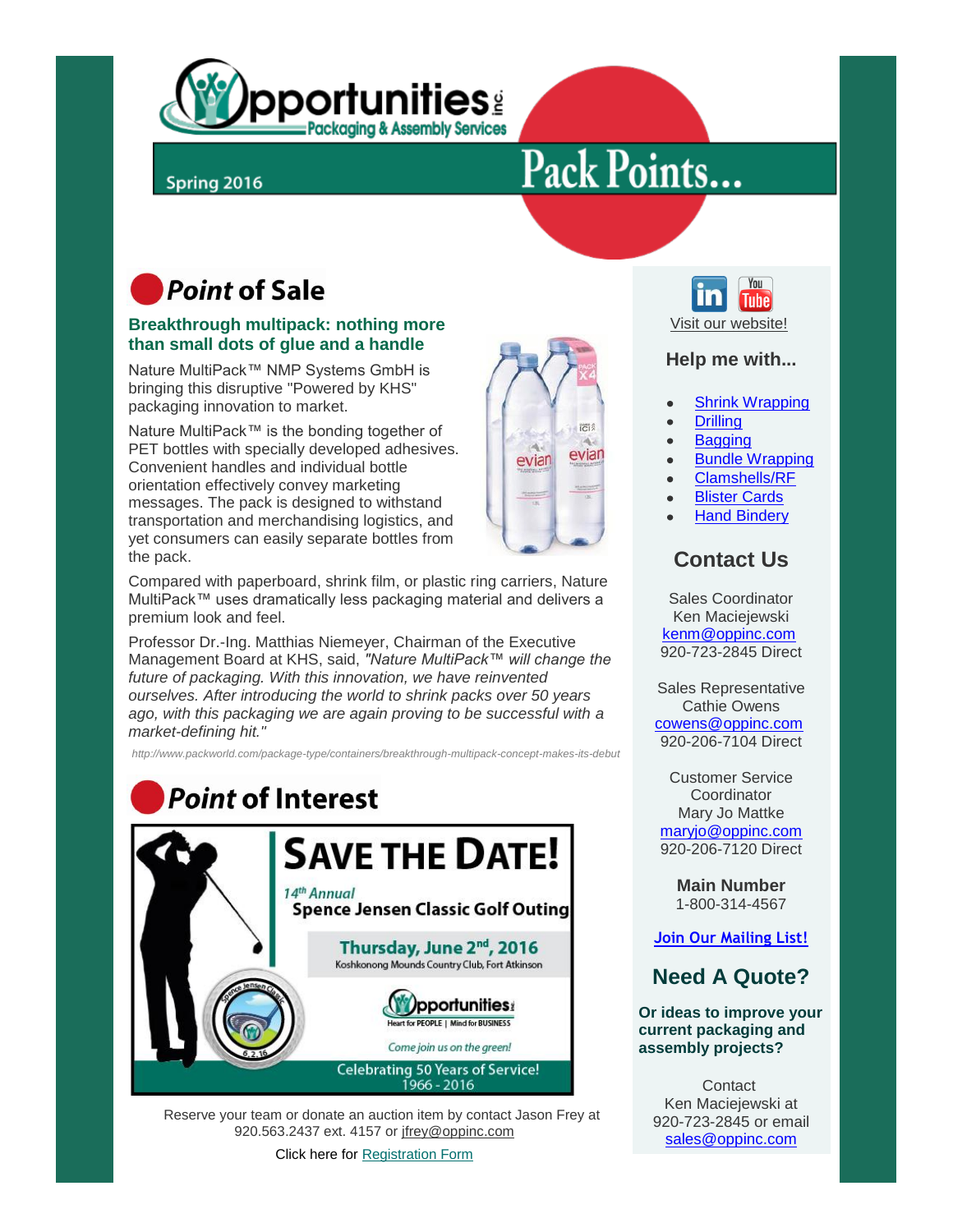

#### **The LANG Companies, Inc. is recognized by Opportunities, Inc.**

Headquartered in Waukesha, Wisconsin, The LANG Companies, Inc., is an industry leader with over 30 years of experience producing art and design driven, exceptional quality gift and speciality products, indoor and outdoor home decor, and sports licensed products. Their product portfolio is marketed under three widely-recognized, company-owned brands; LANG, Wells Street by LANG, and Turner Licensing.

The LANG Companies, Inc. has been working closely with Opportunities, Inc.'s co-manufacturing team for the past year. Heather Stangeland, LANG Assistant Brand Manager, described Opportunities, Inc. as an extension to



their team. *"Opportunities, Inc. takes the time to understand our projects and what we need. They look at all the details. We have full confidence that the product going out has the quality that it's known for,"* Stangeland noted.

No matter the project, Opportunities, Inc.'s team makes sure that both parties are on the same page. Quality, timeliness, and customer service is top priority. *"The team is easy to talk to. Everything has gone seamlessly and has been a pleasured,"* Stangeland added.

By partnering with Opportunities, Inc., businesses provide many hours of vocational training opportunities for individuals with diverse abilities. The LANG Companies, Inc. is very supportive of this added benefit to serve a greater cause.

# **Point of Progress**

#### **Five emerging sustainable packaging materials to watch in 2016**

Year over year, advancements in technology that impact the packaging industry become more innovative, robust, widespread and tangible. The outcomes of these new technologies sometimes leave lasting impressions while others fade with trial and error.

Here are a handful of recent innovations on the bleeding edge. It is only a matter of time before these new technologies are not only brought to market but become highly influential in various and competing packaging industries:

#### **1. Sustainable Aqueous Barrier Coatings**

New sustainable coatings improve any fiber products (by preventing moisture from penetrating the material and potentially contaminating foods) and present alternatives to laminated structures that, in contrast to those treated with new sustainable coatings, cannot be recycled. In sustainable practices, this is a major differentiator factor of this new technology.

#### **2. Molded Fiber Printing**

New technology enables high-resolution four-color graphics to be applied directly on the surface of molded fiber packaging. Benefits include visually appealing graphics and better packaging sustainability (no need for additional outer packaging or wrap with a label on it) at a low per-unit cost and higher production rate with fewer barriers on time.

#### **3. Light Weight Insulation**

Chill Buddy is a lightweight, durable insulation for hot or cold applications. The temperature-controlling packaging material offers clear advantages over conventional insulated blanket technology and is a flexible, sustainable alternative to expanded polystyrene (EPS) foam.

**4. Micro-Fibrillated Cellulose (MFC) Specialty Fiber**